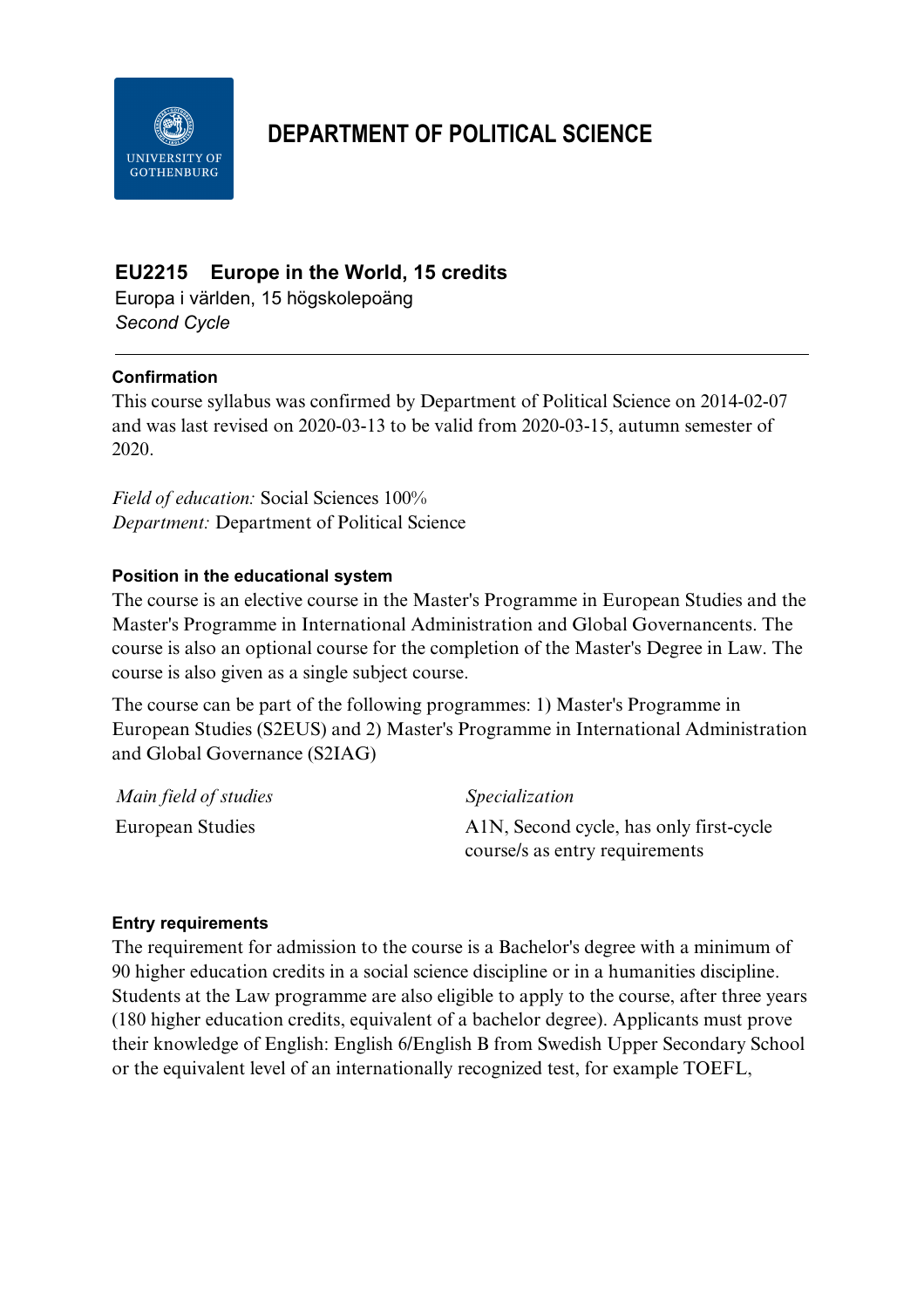## **Learning outcomes**

After completion of the course, the student shall:

#### *Knowledge and understanding*

- have in-depth knowledge of how Europe's role in the world has developed and how Europe's presence in the international political and economic systems can be conceived;
- have in-depth understanding of Europe's role in the world on issues relating to security, trade and migration; and
- have in-depth knowledge of the utility of different theories and methods applied to the study of security, trade and migration in a global context.
- independently produce text in accordance with good academic practice, including proper citation technique and use of references

#### *Skills and abilities*

- have the ability to critically assess the utility of different theoretical and methodological approaches;
- have the ability to select and apply concepts and theories to specific empirical research problems and recognize the basic costs and benefits of those selections;
- have the ability to use written and spoken language with precision;
- have the ability to plan and present research; and
- independently produce text in accordance with good academic practice, including proper citation technique and use of references.

#### *Judgement and approach*

- have a good overview of contemporary research on Europe's role in the world; and
- be able to critically analyse and think conceptually about Europe's role in the world, using reasoned arguments.

#### **Course content**

This course provides for an inter-disciplinary understanding of Europe's role in the world and draws on a range of approaches in the social sciences and the humanities. It examines the political, economic, social and security relations of Europe with the rest of the world from historical and contemporary perspectives. The study of "Europe" is understood in a broad sense to encompass various international organizations, state actors and civil societies. The course assesses the international significance of European integration, the impact of global developments on Europe, and the changing role of Europe in the new world order.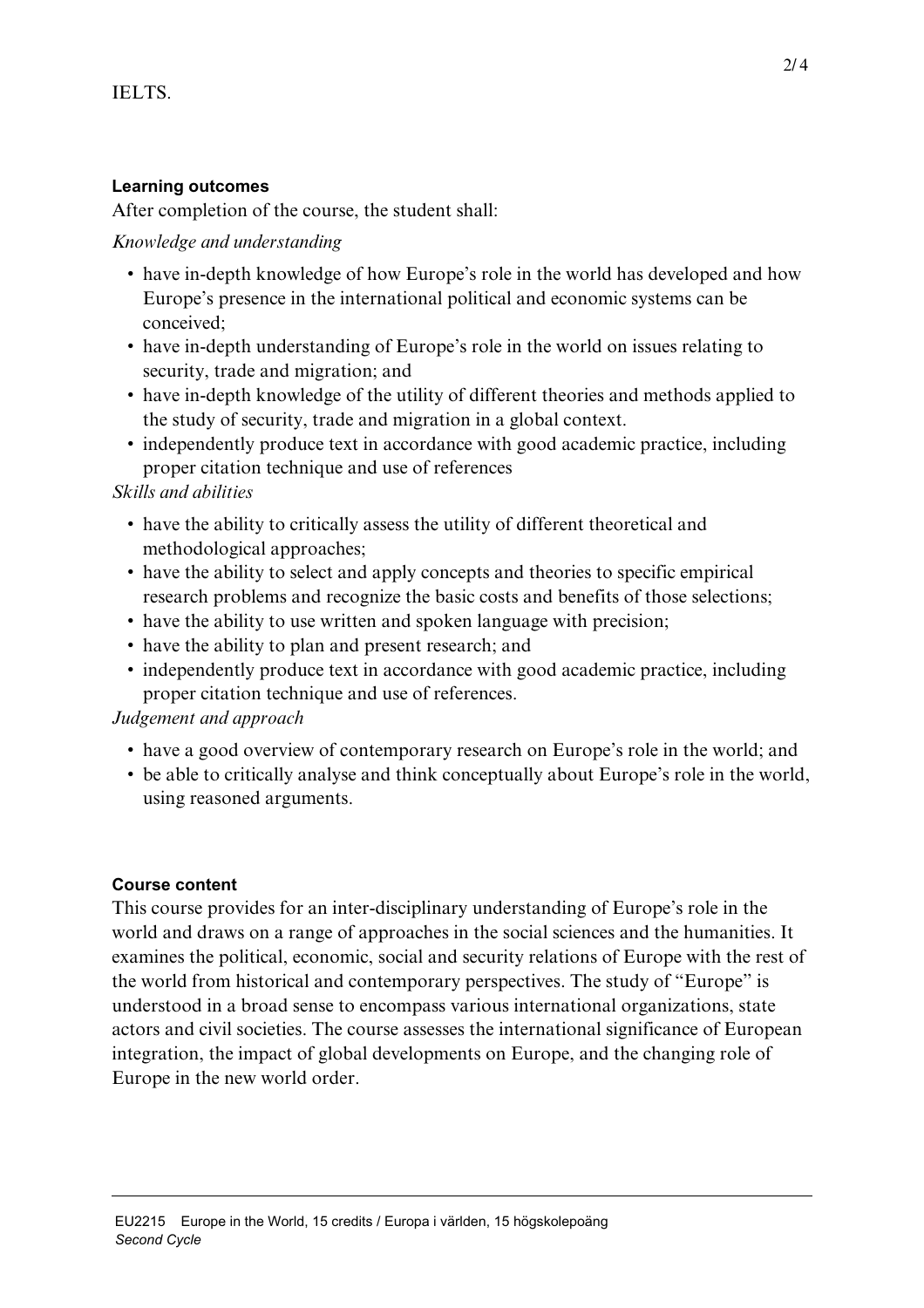The first part of the course investigates Europe in the world from a system-level of analysis with a focus on global governance, the EU as a global actor and power shifts in the international system. The second part of the course pursues a thematic analysis of three core concepts: security, trade and migration. These three concepts are studied across time and across international political and economic systems. The thematic analysis includes a consideration of the broadening concept of security and the security strategies of European states and institutions; the European financial crisis and the changing presence of Europe in the global political economy; and finally the impact of international migration on European societies and states.

## **Form of teaching**

Teaching is conducted through lectures, workshops with written and oral components and a concluding final seminar.

*Language of instruction:* English

#### **Assessment**

The course consists of four assignments: three written seminar papers (each worth 2 hec), of which one is presented orally, and one research essay (9 hec).

A student who has failed twice has the right to change examiner, unless weighty argument can be adduced. The application shall be in writing and sent to the Department.

In cases where a course has been discontinued or major changes have been made a student should be guaranteed at least three examination occasions (including the ordinary examination occasion) during a time of at least one year from the last time the course was given.

#### **Grades**

The grading scale comprises: Pass with Distinction (VG), Pass (G) and Fail (U). To obtain the Pass grade the student must fulfil all the learning outcomes. To obtain Pass with Distinction, the work of the student should show a very good ability to connect theoretical analyses to practical outcomes, a good, independent analytical ability and that written assignments fulfil high academic standards in terms of structure and language.

## **Course evaluation**